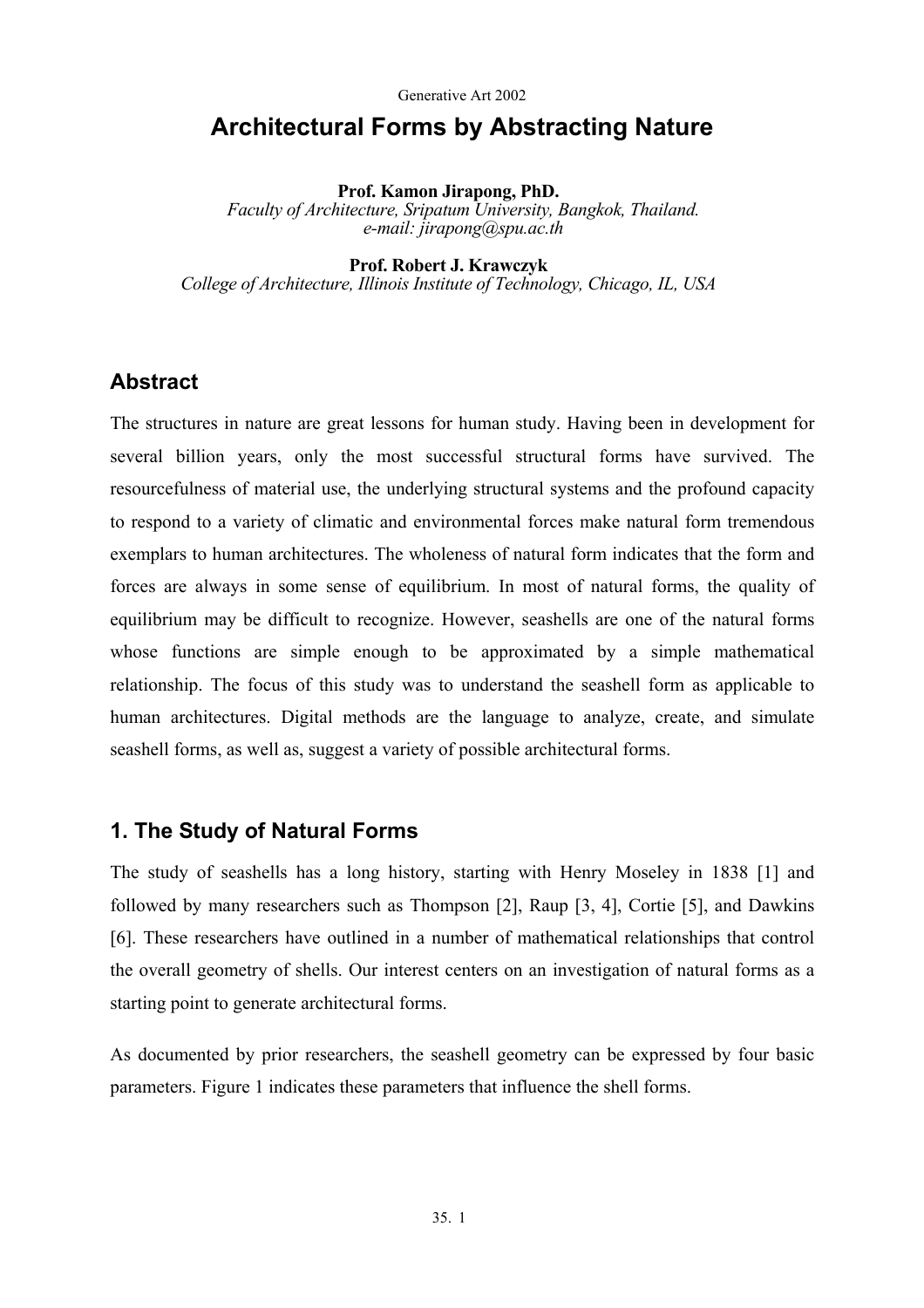

**Figure 1. The four parameters.** 

As shown in Figure 1a, A is the shape of the aperture or the shape of shell section, B is the distance from the coiling axis to the center of the shell section, C is the section radius, and D is the vertical distance between sections. To understand the mathematical relationship of these four parameters, Figure 1b illustrates the measuring concept of one coiling shell of the gastropods class and Figure 2 illustrates its digital geometry reconstruction.



**Figure 2. The wire frame and mesh model of selected seashell.** 

Each seashell can be reconstructed in a digital form with variations of the mathematical relationships among the four parameters. The result of a specific mathematical combination reflects the shell form for a specific seashell specie. In this study, the concept of creating architectural form originating from seashell geometry can be accomplished by applying these parameters to an architectural form interpretive exploring process.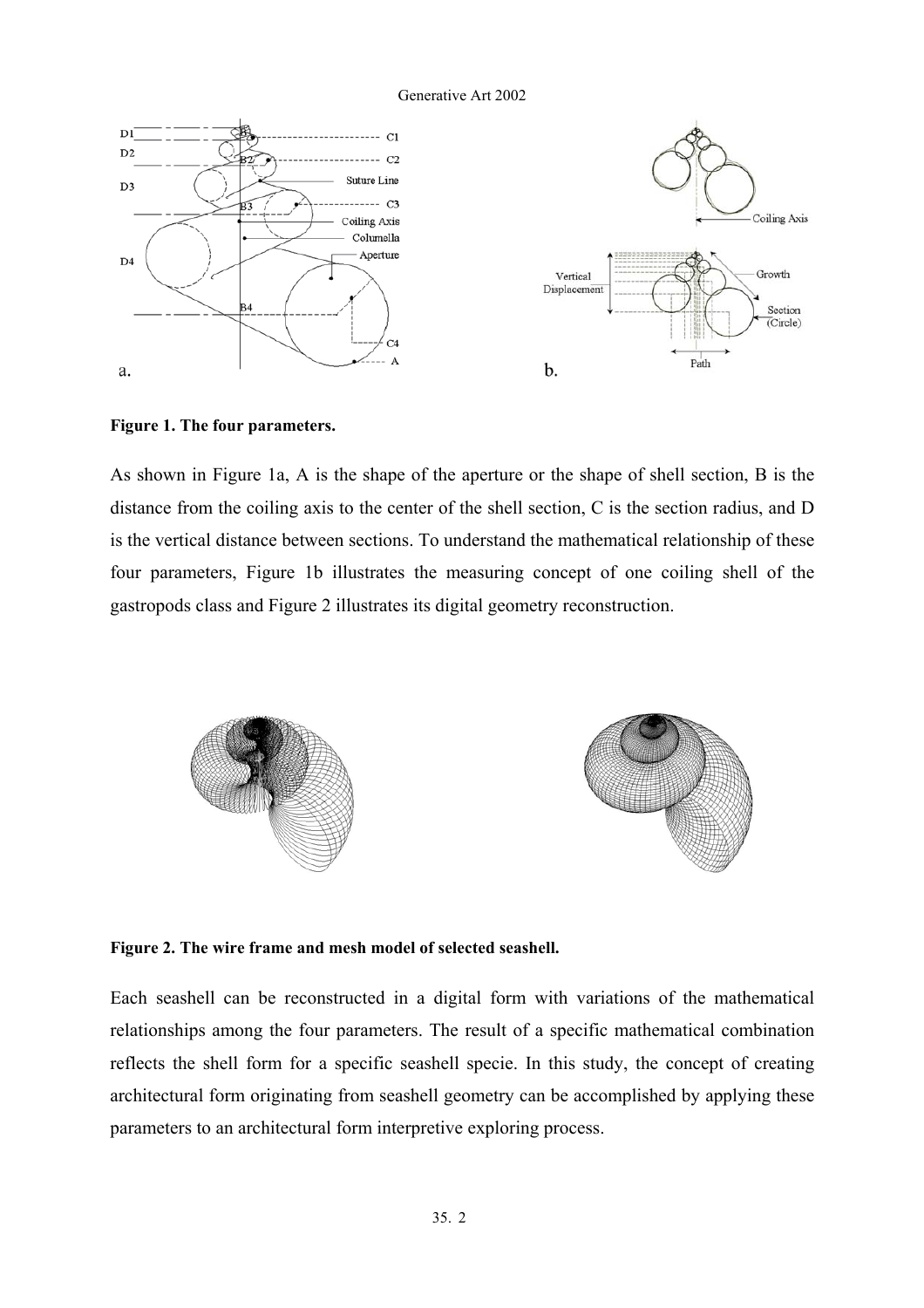Using mathematics as a tool of investigation in both the natural and architectural forms gives us an advantage of exploring multiple forms easily and allows us to implement new parameters into the mathematical framework. Architecture, which exists in a dramatically different environment from the seashell, has other parameters to be integrated during the architectural design process concerning its form. These parameters are designed to accommodate the practical requirements of architectural forms.

## **2. Abstracting Nature**

The abstracting process combines three major components that influence the final result of an architectural form. These components are the seashell geometry properties, seashell structural properties and architectural properties.

#### **2.1 Seashell Geometry Properties**

There are four known parameters in the study of seashell geometry; path, section, growth and vertical displacement. Each parameter is represented by a specific mathematical curve in which it can be replaced with series of different mathematical curves to develop an architectural form. In the seashell form these mathematical curves are limited to those that appeared in the actual geometry of shell such as logarithmic spiral, circle and ellipse. In the architectural form the limitations are less, however, only mathematically defined curves are chosen in this investigation according to the fact that seashell form always exhibits a curvature. For a clearer understanding in replacing seashell parameters with other mathematical functions, the mathematical curves are divided in to two simple groups based on their mathematical properties; closed curves and open curves. Figure 3 illustrates the sample of closed and open curves and diagram indicates the use of each group.

#### **2.2 Seashell Structural Properties**

The actual shell geometry responses to any load outside by redirecting forces within a very thin section of shell structure along its natural multiple curvatures. Finally those forces are transferred to the supported area such as ground, rock or sand depending upon how the seashell positions itself in the environment. By acknowledging this structural phenomenon and understanding its weakness against tension forces, the compressive shell form suggests the possible structure of the architectural form beyond the existing forms of man-made shell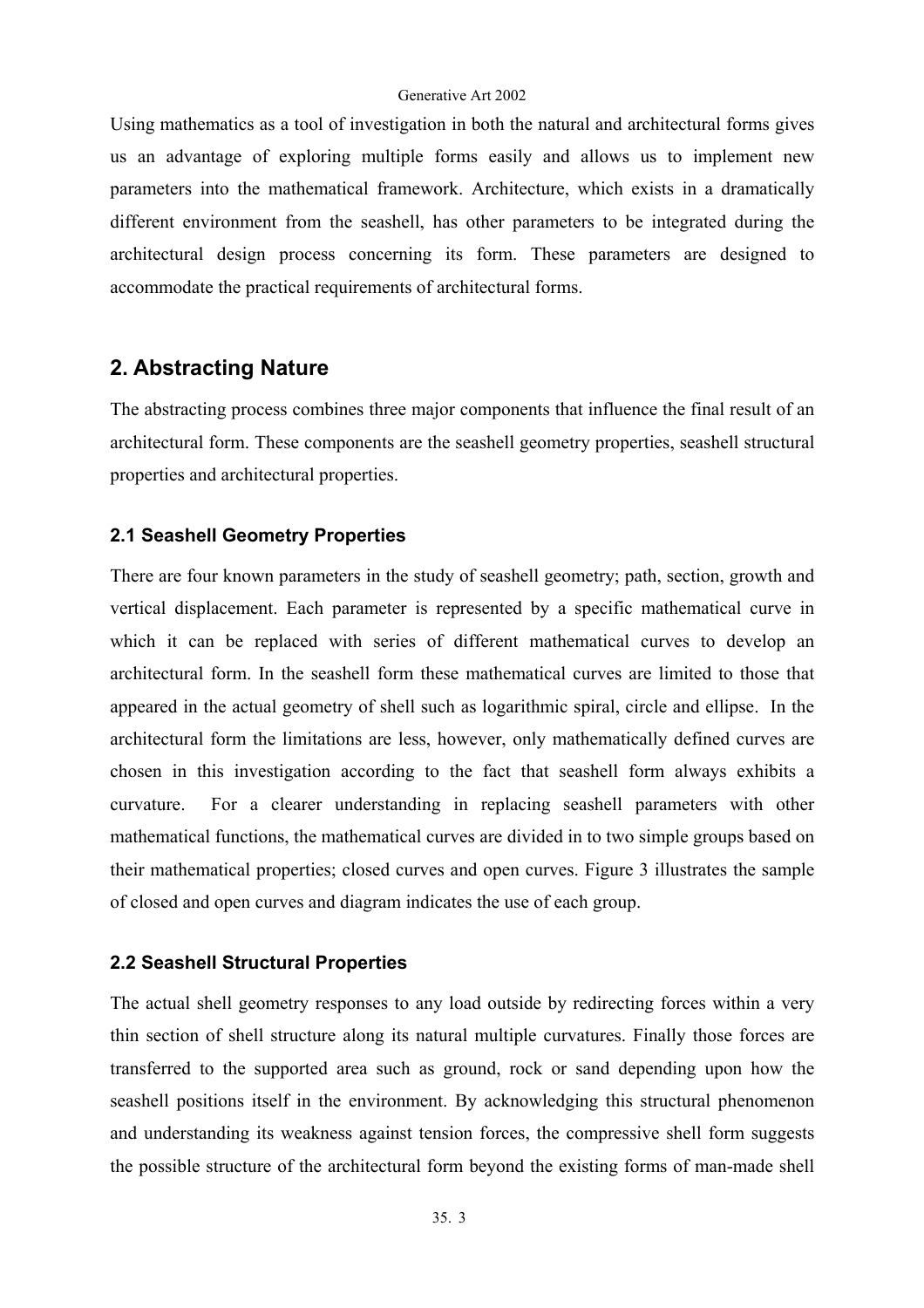structure. Its structural properties applied to architectural interpretations are included the shape of section, the overlapping section, and the support condition.

### **2.3 Architectural Properties**

In architecture, there are some basic design criteria that architects and engineers have to take into consideration when developing building forms. In this investigation those criteria are treated as architectural parameters. These parameters emerge from architectural design principles that make architectural forms inhabitable. Without a specific requirement of an actual site and functions, the architectural parameters for this study can be set as ground condition, orientation, human scale and enclosure.

As architectural forms are developed the interpretation of these three major components yield the resultant of architectural form that contains the qualities of the seashell.

The architectural form generating concept adopts the four parameters from the seashell geometry and implements additional conditions based on architectural and structural properties into one mathematical framework. This mathematical framework then generates the result of the architectural form. Figure 3 illustrates the diagram of related parameters in various combinations that enable architectural form to be generated.



#### **Figure 3. Architectural form generating diagram and mathematical curves.**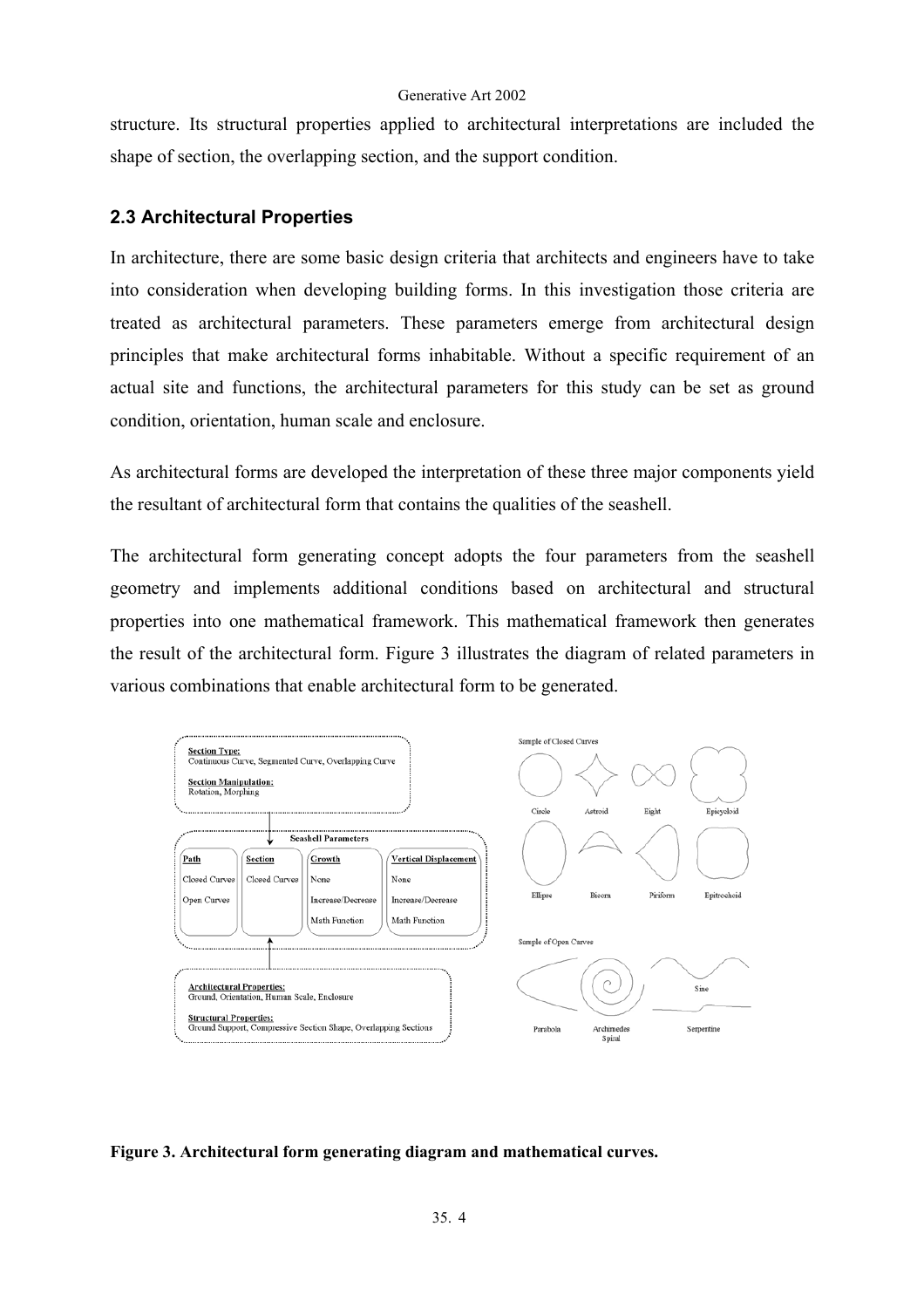To illustrate the possibilities of architectural forms generated in this process, samples of conventional and unconventional architectural forms are presented in Figure 4.



**Figure 4. Sample of generating forms.** 

## **3. Architectural Applications**

The result of forms developed by this process can be applied for specific architectural functions. Figures 5 exhibit the idea of how these forms can be used as architectural applications. Each form displays a virtual quality of architecture and is ready to be developed further to a real architecture with proper material and structural system selection.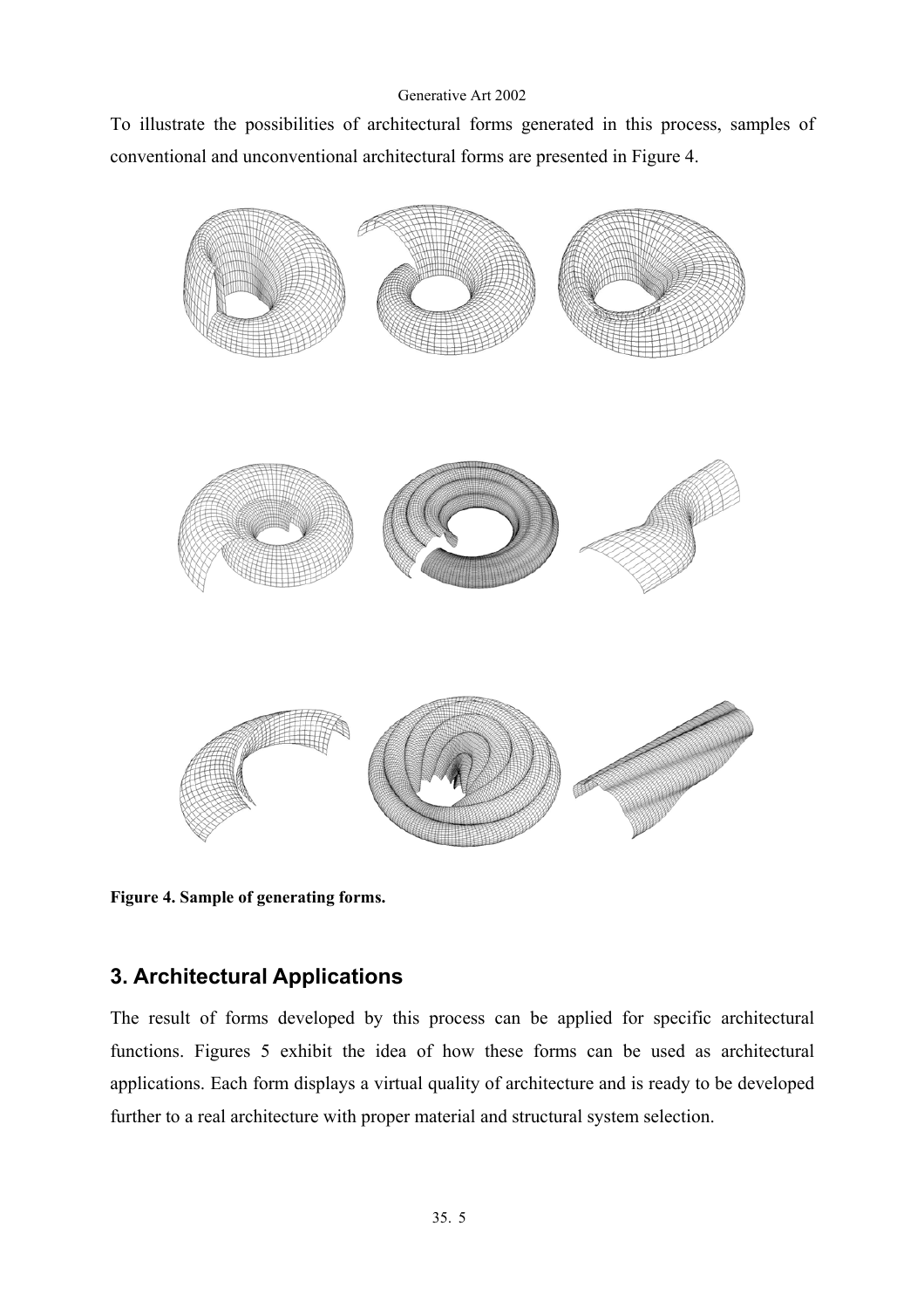

**Figure 5. Sample of the architectural applications.**